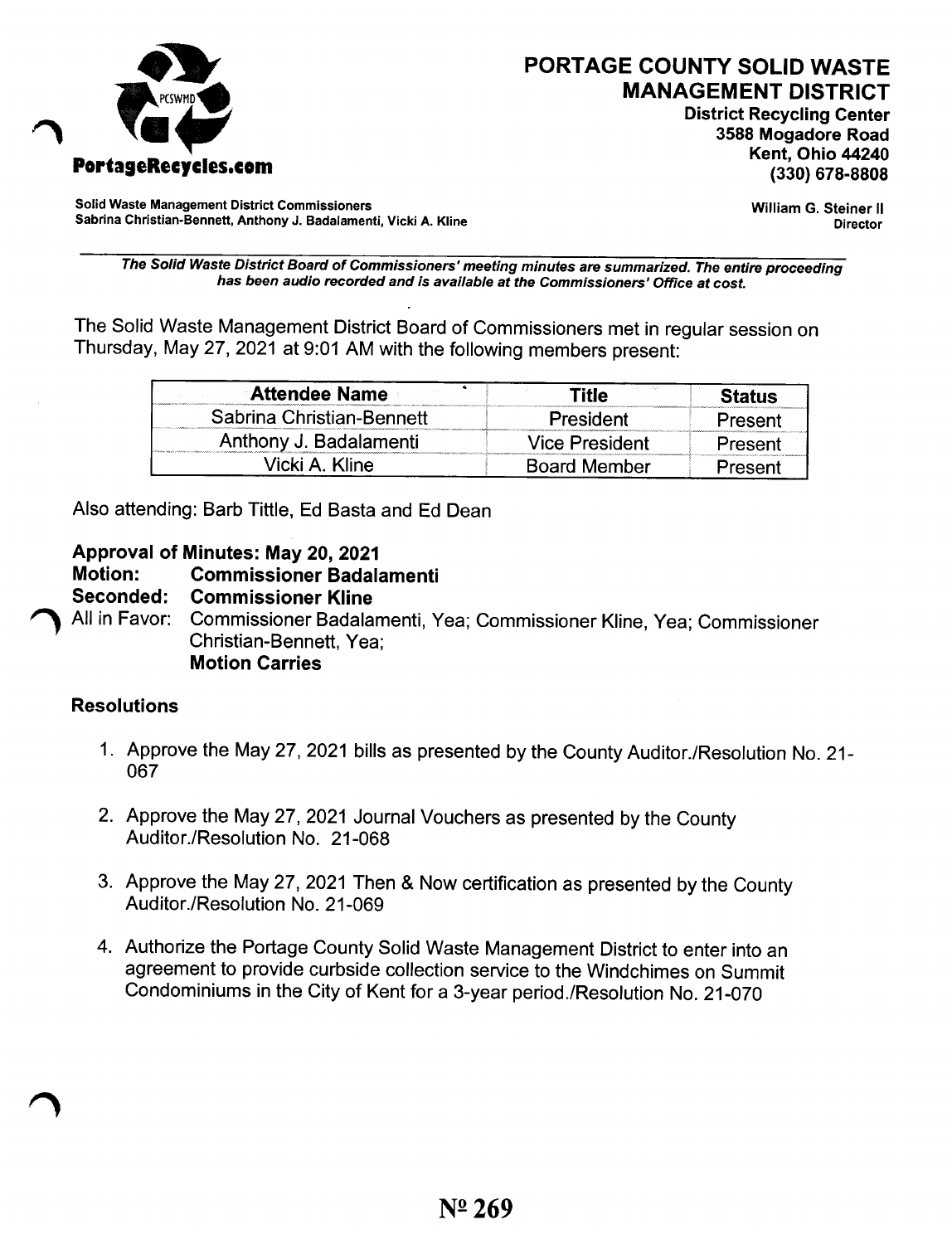#### **Solid Waste Journal Entries**

May 27,2021

1. **JOURNAL ENTRY:** The Board of Commissioners accepts the retirement of John Petro, CDL Truck Driver, for Portage County Solid Waste Management District, effective May 24, 021.

**Motion: Commissioner Badalamenti Seconded: Commissioner Kline** All in Favor: Commissioner Badalamenti, Yea; Commissioner Kline, Yea; Commissioner Christian-Bennett, Yea; **Motion Carries**

- 2. **JOURNAL ENTRY:** The Board of Commissioners agree to authorize the department to use the most current applicant p400l to fill the CDL Truck Driver position replacing John Petro.<br>Motion: Commissioner Badalamenti **Motion: Commissioner Badalamenti Seconded: Commissioner Kline** All in Favor: Commissioner Badalamenti, Yea; Commissioner Kline, Yea; Commissioner Christian-Bennett, Yea; **Motion Carries**
- **RESOLUTION NO. 21-067 RE: BILLS APPROVED AND CERTIFIED TO THE PORTAGE COUNTY AUDITOR FOR PAYMENT.**

It was moved by Anthony J. Badalamenti, seconded by Vicki A. Kline that the following resolution be adopted:

- **RESOLVED,** that the bills were approved and certified to the County Auditor for payment, contingent upon the review of the Portage County Board of Commissioners, Department of Budget and Financial Management, Department of Internal Services or other designee on May 27, 2021 in the total payment amount of \$26,366.18 for Funds 8300-8399 as set forth in the Accounts Payable Warrant Report on file in the office of the Portage County Auditor; and be it further
- **RESOLVED,** that the District Board of Commissioners finds and determines that all formal actions of this Board concerning and relating to the adoption of this resolution were taken in an open meeting of this Board and that all deliberations of this Board that resulted in those formal actions were in meeting open to the public in compliance with the law including Section 121.22 of the Ohio Revised Code.

Roll call vote as follows:

| Vicki A. Kline, Yea; | Sabrina Christian-Bennett, Yea; | Anthony J. Badalamenti, Yea; |  |
|----------------------|---------------------------------|------------------------------|--|
|                      |                                 |                              |  |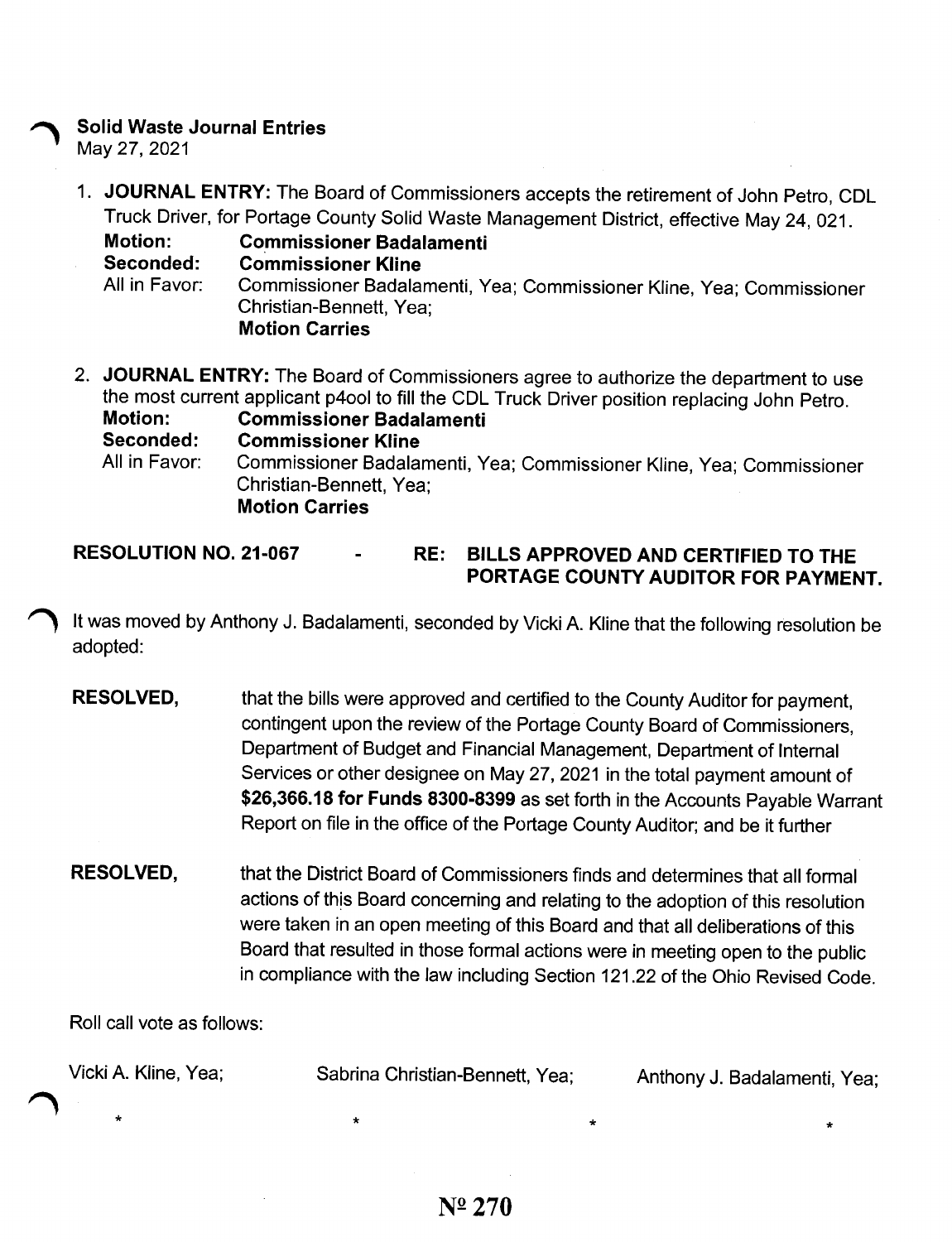## **~ RESOLUTION NO. 21-068 RE:** APPROVAL OF JOURNAL **VOUCHERS/ENTRIES.**

It was moved by Anthony J. Badalamenti, seconded by Vicki A. Kline that the following Resolution be adopted:

- **WHEREAS,** the Ohio Revised Code requires that warrants be approved by the District Board of Commissioners for the Portage County Solid Waste Management District prior to their issuance, and
- **WHEREAS,** there are other similar financial transactions defined as journal vouchers/entries that are dissimilar in that they are used to pay for charges for services from one county department and/or fund to another department and/or fund and thus are processed in lieu of issuing a warrant, and
- **WHEREAS,** the journal Vouchers/Entries are recommended by the County Auditor's Office for review and approval by the Board of Commissioners; now therefore be it
- **RESOLVED,** that the District Board of Commissioners approves the following journal Vouchers/Entries, as presented by the County Auditor's Office:

| 5/27/21 | 1292 | 1,543.46   |
|---------|------|------------|
| 5/27/21 | 1293 | 432.40     |
| 5/27/21 | 1373 | 733.03     |
| Total   |      | \$2.748.89 |

;and be it further

**RESOLVED,** that the District Board of Commissioners finds and determines that all formal actions of this Board concerning and relating to the adoption of this resolution were taken in an open meeting of this Board and that all deliberations of this Board that resulted in those formal actions were in meeting open to the public in compliance with the law including Section 121.22 of the Ohio Revised Code.

Roll call vote as follows:

| Vicki A. Kline, Yea; | Sabrina Christian-Bennett, Yea; | Anthony J. Badalamenti, Yea; |
|----------------------|---------------------------------|------------------------------|
|                      |                                 |                              |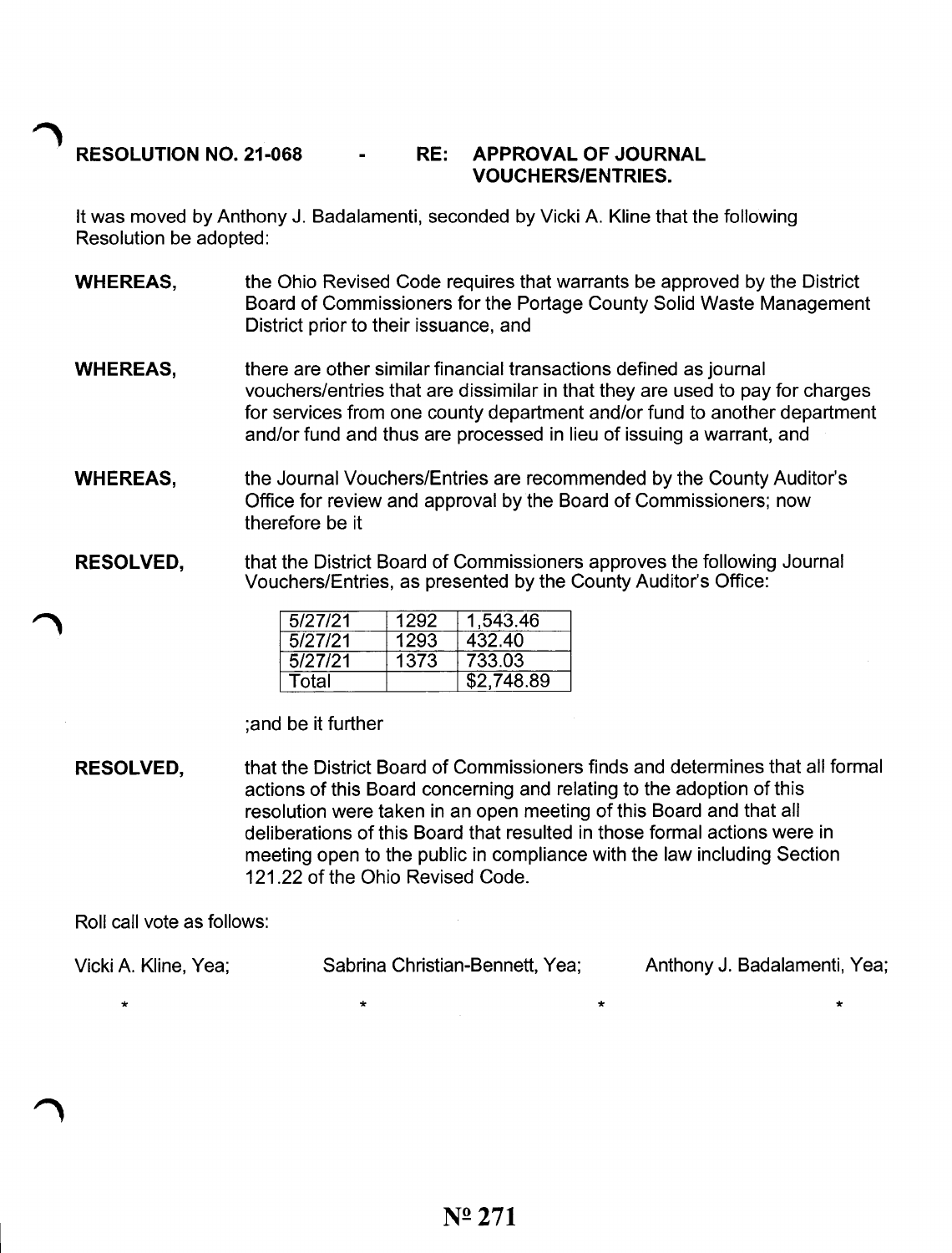## RESOLUTION NO. 21-069 - RE: ACCEPTANCE OF THEN AND NOW CERTIFICATIONS FOR PAYMENT.

It was moved by Anthony J. Badalamenti, seconded by Vicki A. Kline that the following resolution be adopted:

|                                                | <b>WHEREAS,</b>      | Ohio Revised Code Section 5705.41 (D)(1) authorizes the expenditure of<br>moneys, provided a certificate of the County Auditor is supplied stating that<br>there was at the time of the making of such contract or order and at the time of<br>the execution of such certificate a sufficient sum appropriated for the purpose<br>of such contract and in the treasury or in process of collection to the credit of<br>an appropriate fund free from any previous encumbrances (Then and Now<br>Certification), and |                              |
|------------------------------------------------|----------------------|---------------------------------------------------------------------------------------------------------------------------------------------------------------------------------------------------------------------------------------------------------------------------------------------------------------------------------------------------------------------------------------------------------------------------------------------------------------------------------------------------------------------|------------------------------|
|                                                | <b>WHEREAS,</b>      | the Then and Now Certification is recommended by the State Auditor's Office,<br>the Portage County Auditor's Office, and the Portage County Prosecutor's<br>Office, and                                                                                                                                                                                                                                                                                                                                             |                              |
|                                                | <b>WHEREAS,</b>      | a listing of expenditures has been certified by the County Auditor according to<br>Ohio Revised Code section 5705.41 (D)(1); now therefore be it                                                                                                                                                                                                                                                                                                                                                                    |                              |
|                                                | <b>RESOLVED,</b>     | that the expenditures listed herein are properly certified by the County Auditor<br>in the amount of \$135.00 dated May 27, 2021 shall be paid; and be it further                                                                                                                                                                                                                                                                                                                                                   |                              |
| <b>RESOLVED,</b><br>Roll call vote as follows: |                      | that the District Board of Commissioners finds and determines that all formal<br>actions of this Board concerning and relating to the adoption of this resolution<br>were taken in an open meeting of this Board and that all deliberations of this<br>Board that resulted in those forma! actions were in meeting open to the public<br>in compliance with the law including Section 121.22 of the Ohio Revised Code.                                                                                              |                              |
|                                                | Vicki A. Kline, Yea; | Sabrina Christian-Bennett, Yea;                                                                                                                                                                                                                                                                                                                                                                                                                                                                                     | Anthony J. Badalamenti, Yea; |

 $\star$   $\star$   $\star$ 

\*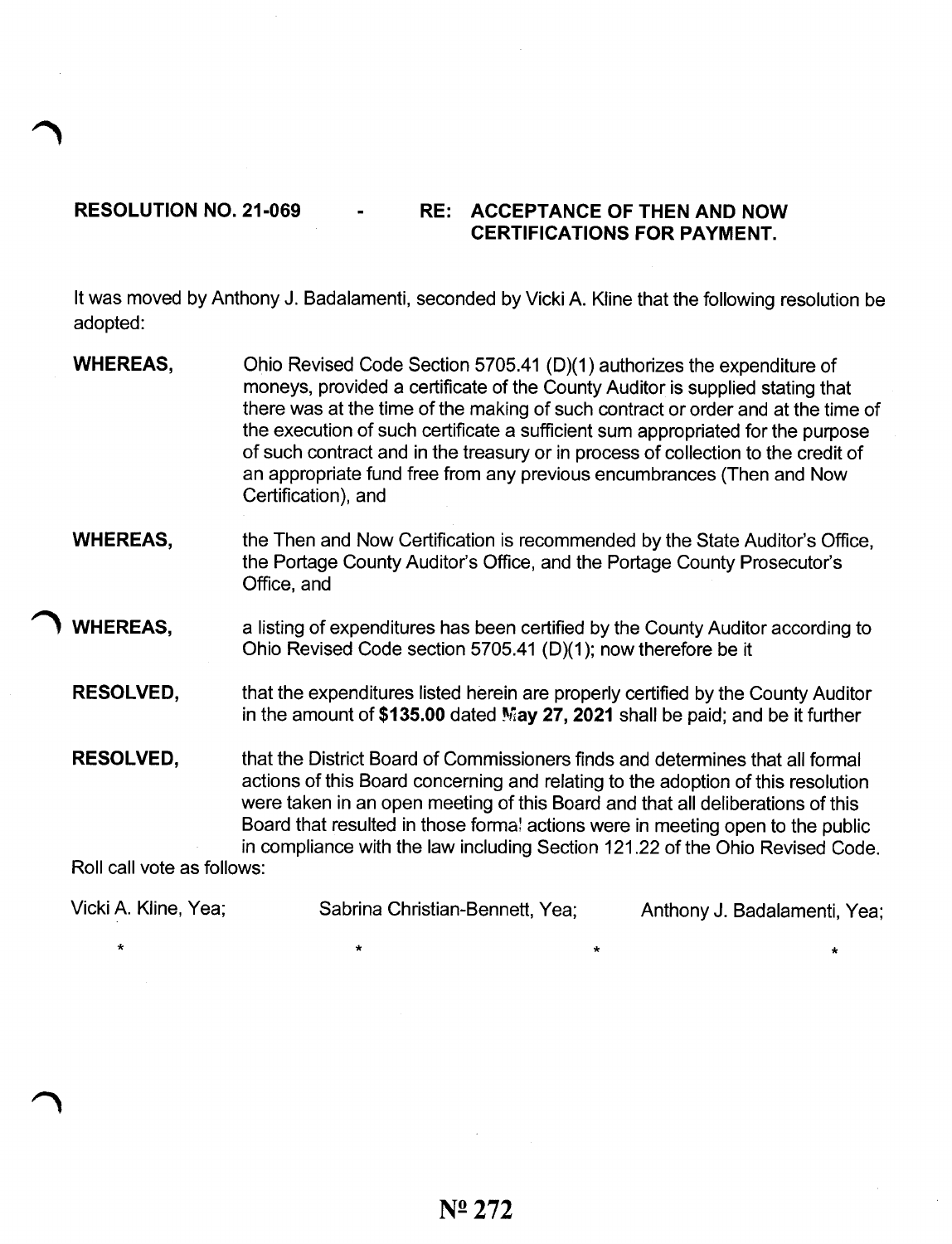**~ RESOLUTION NO. 21-070**

**RE: AUTHORIZE THE PORTAGE COUNTY SOLID WASTE MANAGEMENT DISTRICT TO ENTER INTO AN AGREEMENT TO PROVIDE CURBSIDE COLLECTION SERVICE TO THE WINDCHIMES ON SUMMIT CONDOMINIUMS IN THE CITY OF KENT OHIO FOR A 3-YEAR PERIOD**

It was moved by Anthony J. Badalamenti, seconded by Vicki A. Kline that the following resolution be adopted:

- **WHEREAS,** the Board of District Commissioners for the Portage County Solid Waste Management District submitted a proposal for curbside recycling collection services to the City of Kent, which has been accepted by the City of Kent Council, and
- **WHEREAS,** that the Portage County Solid Waste Management District and the City of Kent discovered that the Windchimes on Summit Condominiums while originally listed as a multi-family complex and should have been part of the residential curbside program, now therefore be
- **., RESOLVED,** that the Board of District Commissioners for the Portage County Solid Waste Management District authorizes the Portage County Solid Waste Management District to enter into an agreement to provide curbside recycling collection services, with rates that match those of the City of Kent, to the Windchimes on Summit Condominiums for service to begin on March 1, 2021 and to continue until February 28, 2024, and
	- **RESOLVED,** that the Board of District Commissioners finds and determines that all formal actions of this Board concerning and relating to the adoption of this resolution were taken in an open meeting of this Board and that all deliberations of this Board that resulted in those formal actions were in meetings open to the public in compliance with the law including Section 121.22 of the Ohio Revised Code.

Roll Call Vote as Follows:

Vicki A. Kline, Yea;

\*

Sabrina Christian-Bennett, Yea; Anthony J. Badalamenti, Yea;

\* \* \*